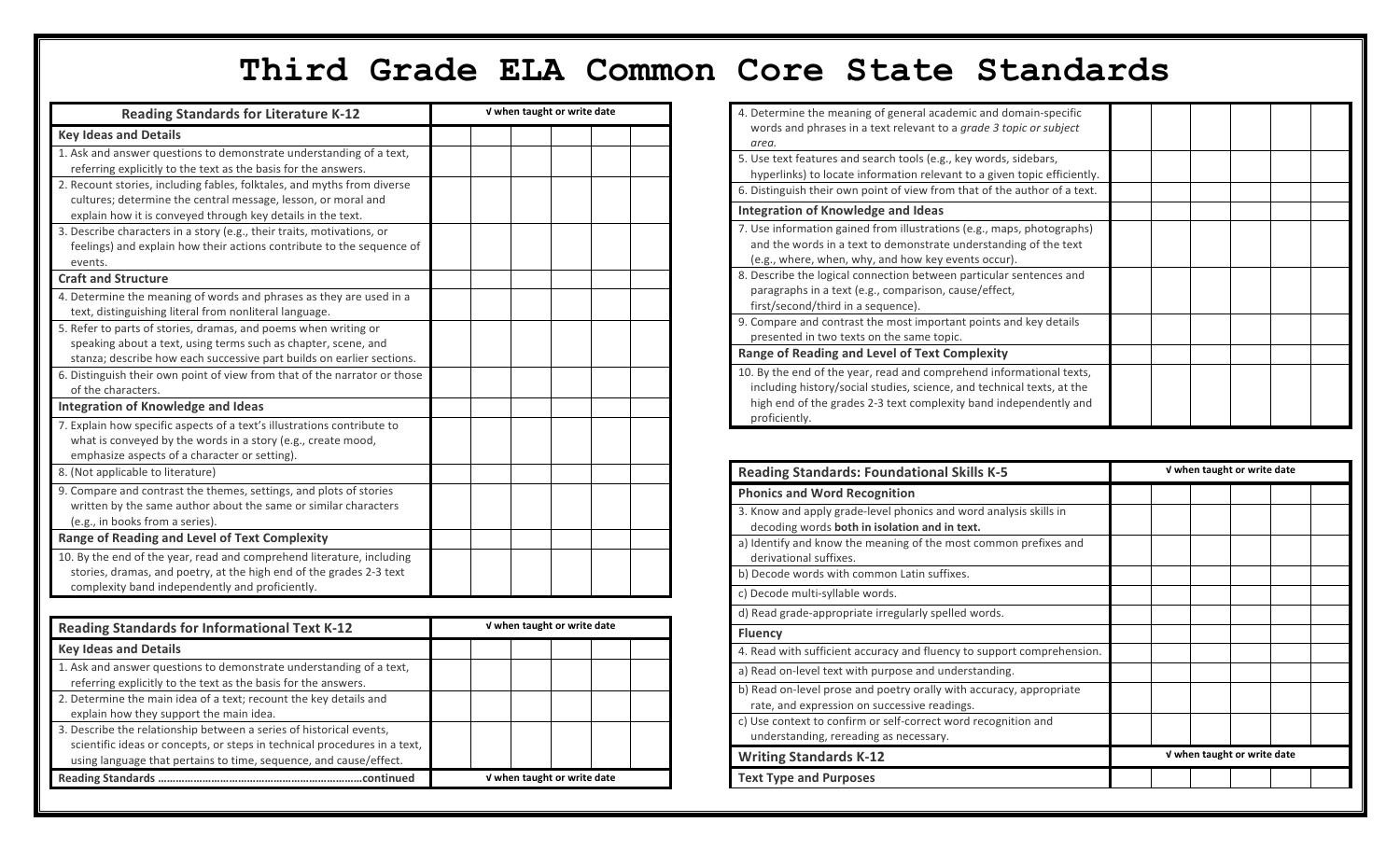## **Third Grade ELA Common Core State Standards**

| 1. Write opinion pieces on topics or texts, supporting a point of view                    |  |  |  |
|-------------------------------------------------------------------------------------------|--|--|--|
| with reasons.<br>a) Introduce the topic or text they are writing about, state an opinion, |  |  |  |
| and create an organizational structure that lists reasons.                                |  |  |  |
| b) Provide reasons that support the opinion.                                              |  |  |  |
| c) Use linking words and phrases (e.g., because, therefore, since, for                    |  |  |  |
| example) to connect opinion and reasons.                                                  |  |  |  |
| d) Provide a concluding statement or section.                                             |  |  |  |
| 2. Write informative/explanatory texts to examine a topic and convey                      |  |  |  |
| ideas and information clearly.                                                            |  |  |  |
| a) Introduce a topic and group related information together; include                      |  |  |  |
| illustrations when useful to aiding comprehension.                                        |  |  |  |
| b) Develop the topic with facts, definitions, and details.                                |  |  |  |
| c) Use linking words and phrases (e.g., also, another, and, more, but) to                 |  |  |  |
| connect ideas within categories of information.                                           |  |  |  |
| d) Provide a concluding statement or section.                                             |  |  |  |
| 3. Write narratives to develop real or imagined experiences or events                     |  |  |  |
| using effective technique, descriptive details, and clear event                           |  |  |  |
| sequences.                                                                                |  |  |  |
| a) Establish a situation and introduce a narrator and/or characters;                      |  |  |  |
| organize an event sequence that unfolds naturally.                                        |  |  |  |
| b) Use dialogue and descriptions of actions, thoughts, and feelings to                    |  |  |  |
| develop experiences and events or show the response of characters                         |  |  |  |
| to situations.                                                                            |  |  |  |
| c) Use temporal words and phrases to signal event order.                                  |  |  |  |
| d) Provide a sense of closure.                                                            |  |  |  |
| 4. With guidance and support from adults, produce writing in which the                    |  |  |  |
| development and organization are appropriate to task and purpose.                         |  |  |  |
| 5. With guidance and support from peers and adults, develop and                           |  |  |  |
| strengthen writing as needed by planning, revising, and editing.                          |  |  |  |
| 6. With guidance and support from adults, use technology to produce                       |  |  |  |
| and publish writing (using keyboarding skills) as well as to interact                     |  |  |  |
| and collaborate with others.                                                              |  |  |  |
| <b>Research to Build and Present Knowledge</b>                                            |  |  |  |
| 7. Conduct short research projects that build knowledge about a topic.                    |  |  |  |
| 8. Recall information from experiences or gather information from print                   |  |  |  |
| and digital sources; take brief notes on sources and sort evidence                        |  |  |  |
| into provided categories.                                                                 |  |  |  |
| 9. (Begins in grade 4)                                                                    |  |  |  |
| <b>Range of Writing</b>                                                                   |  |  |  |
| 10. Write routinely over extended time frames (time for research,                         |  |  |  |
| reflection, and revision) and shorter time frames (a single sitting or a                  |  |  |  |
|                                                                                           |  |  |  |

| day or two) for a range of discipline-specific tasks, purposes, and                                                                     |                             |  |  |  |  |
|-----------------------------------------------------------------------------------------------------------------------------------------|-----------------------------|--|--|--|--|
| audiences.                                                                                                                              |                             |  |  |  |  |
|                                                                                                                                         |                             |  |  |  |  |
| <b>Speaking and Listening Standards K-12</b>                                                                                            | V when taught or write date |  |  |  |  |
| <b>Comprehension and Collaboration</b>                                                                                                  |                             |  |  |  |  |
| 1. Engage effectively in a range of collaborative discussions (one-on-                                                                  |                             |  |  |  |  |
| one, in groups, and teacher-led) with diverse partners on grade 3                                                                       |                             |  |  |  |  |
| topics and texts, building on others' ideas and expressing their own                                                                    |                             |  |  |  |  |
| clearly.                                                                                                                                |                             |  |  |  |  |
| a) Come to discussions prepared, having read or studied required                                                                        |                             |  |  |  |  |
| material; explicitly draw on that preparation and other information                                                                     |                             |  |  |  |  |
| known about the topic to explore ideas under discussion.                                                                                |                             |  |  |  |  |
| b) Follow agreed-upon rules for discussions (e.g., gaining the floor in                                                                 |                             |  |  |  |  |
| respectful ways, listening to others with care, speaking one at a time                                                                  |                             |  |  |  |  |
| about the topics and texts under discussion).                                                                                           |                             |  |  |  |  |
| c) Ask questions to check understanding of information presented, stay                                                                  |                             |  |  |  |  |
| on topic, and link their comments to the remarks of others.<br>d) Explain their own ideas and understanding in light of the discussion. |                             |  |  |  |  |
|                                                                                                                                         |                             |  |  |  |  |
| 2. Determine the main ideas and supporting details of a text read aloud                                                                 |                             |  |  |  |  |
| or information presented in diverse media and formats, including                                                                        |                             |  |  |  |  |
| visually, quantitatively, and orally.                                                                                                   |                             |  |  |  |  |
| 3. Ask and answer questions about information from a speaker,                                                                           |                             |  |  |  |  |
| offering appropriate elaboration and detail.                                                                                            |                             |  |  |  |  |
| <b>Presentation of Knowledge and Ideas</b>                                                                                              |                             |  |  |  |  |
| 4. Report on a topic or text, tell a story, or recount an experience with                                                               |                             |  |  |  |  |
| appropriate facts and relevant, descriptive details, speaking clearly at                                                                |                             |  |  |  |  |
| an understandable pace.<br>a) Plan and deliver an informative/explanatory presentation on a                                             |                             |  |  |  |  |
| topic that: organizes ideas around major points of information,                                                                         |                             |  |  |  |  |
| follows a logical sequence, includes supporting details, uses clear                                                                     |                             |  |  |  |  |
| and specific vocabulary, and provides a strong conclusion.                                                                              |                             |  |  |  |  |
| 5. Create engaging audio recordings of stories or poems that                                                                            |                             |  |  |  |  |
| demonstrate fluid reading at an understandable pace; add visual                                                                         |                             |  |  |  |  |
| displays when appropriate to emphasize or enhance certain facts or                                                                      |                             |  |  |  |  |
| details.                                                                                                                                |                             |  |  |  |  |
| 6. Speak in complete sentences when appropriate to task and situation                                                                   |                             |  |  |  |  |
| in order to provide requested detail or clarification.                                                                                  |                             |  |  |  |  |
| <b>Conventions of Standard English</b>                                                                                                  | V when taught or write date |  |  |  |  |
| 1. Demonstrate command of the conventions of standard English                                                                           |                             |  |  |  |  |
| grammar and usage when writing or speaking.                                                                                             |                             |  |  |  |  |
| a) Write legibly in cursive or joined italics, allowing margins and                                                                     |                             |  |  |  |  |
| correct spacing between letters in a word and words in a sentence.                                                                      |                             |  |  |  |  |